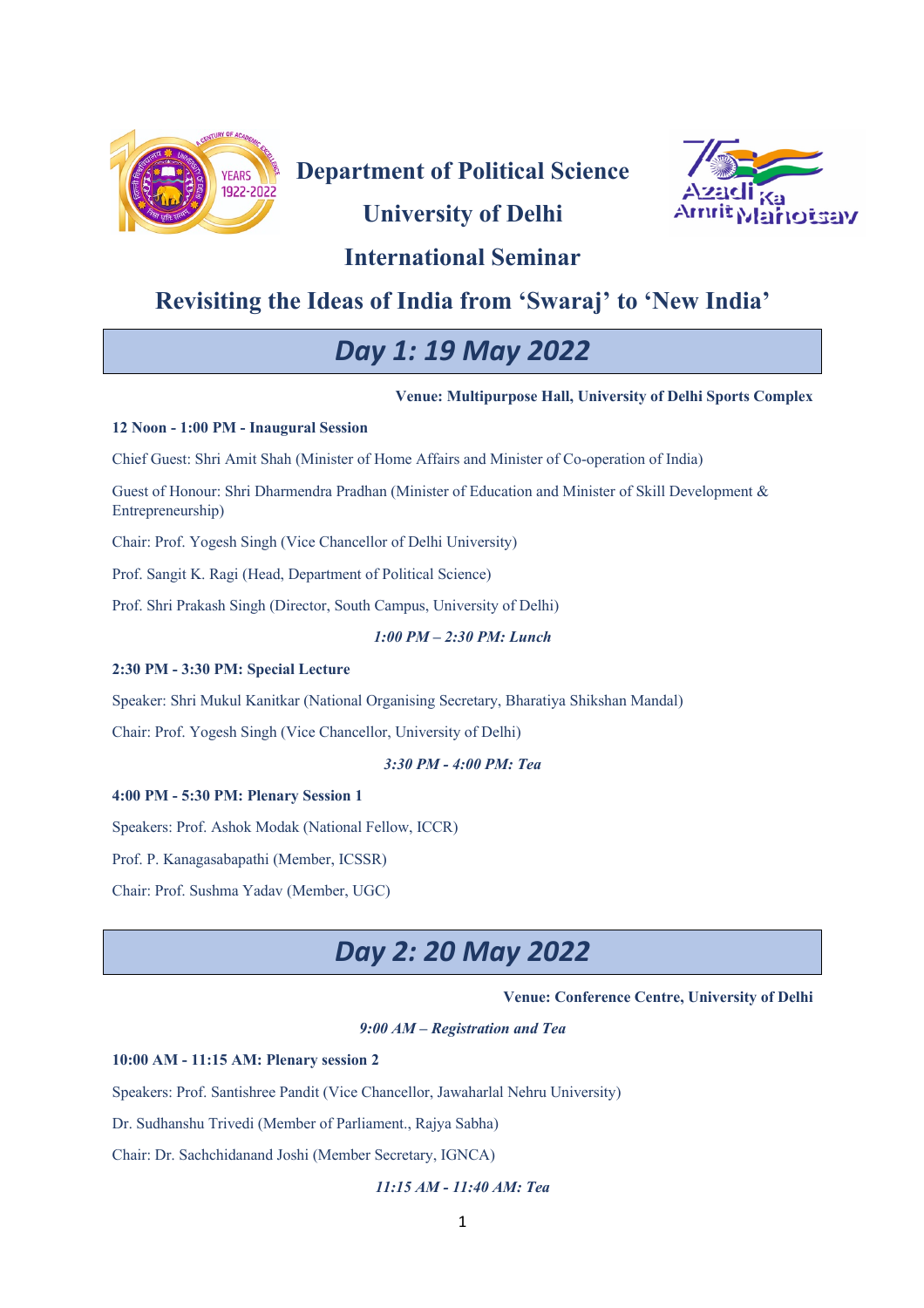#### **11:40 AM - 1:10 PM: Plenary session 3**

Speaker: Prof. Makkhan Lal (National Fellow, NMML)

Prof. Lavanya Vemsani (Professor, Shawnee State University, USA)

Chair: Prof. Sangit Kumar Ragi (Head, Department of Political Science, University of Delhi)

#### *1:10 PM – 2:00 PM: Lunch*

*2:00 PM - 3:30 PM: Parallel Sessions-I*

$$
3:30 PM - 3:45 PM: Tea
$$

*3:45 PM - 5:00 PM: Parallel Sessions-II* 

### **5:00 PM - 6:00 PM: Plenary session 4**

Speaker: Prof. Kapil Kapoor (Former Chairman, IIAS, Shimla) [Online]

Chair: Prof. V.K. Malhotra (Member secretary, ICSSR) [Online]

Prof. Sunil K Choudhary (Professor, Department of Political Science)

*6:00 PM - 6:30 PM: Tea*

#### *6:30 PM - 7:45 PM: Parallel Sessions-III*

# *Day 3: 21 May 2022*

### **Venue: Conference Centre, University of Delhi**

## *9:00 AM – Registration and Tea*

### **9:30 AM - 11:00 AM: Plenary session 5**

Speakers: Prof. Kundan Singh (Professor, Hindu University, USA)

Prof. Neerja A Gupta (Vice Chancellor, Sanchi University of Indic-Buddhist Studies, Madhya Pradesh)

Chair: Prof. Amit Dholakia (Prof. Department of Political Science, MS University Baroda, Vadodara)

#### *11:00 AM - 11:15 AM: Tea*

*11:15 – 12:45 PM Parallel Sessions-IV*

### *12:45 PM - 1:45 PM: Lunch*

#### **1:45 PM - 3:30 PM: Valedictory Session**

Chief Guest: Shri Arif Mohammed Khan (Hon'ble Governor, Kerala)

Guest of Honour: Dr. Vinay Sahasrabuddhe (President, ICCR)

Chair: Prof. Yogesh Singh (Vice Chancellor, University of Delhi)

Prof. Sangit K Ragi (Head, Department of Political Science)

Prof. Shri Prakash Singh (Director, South Campus, University of Delhi)

*3:30 PM - 4:30 PM: High Tea*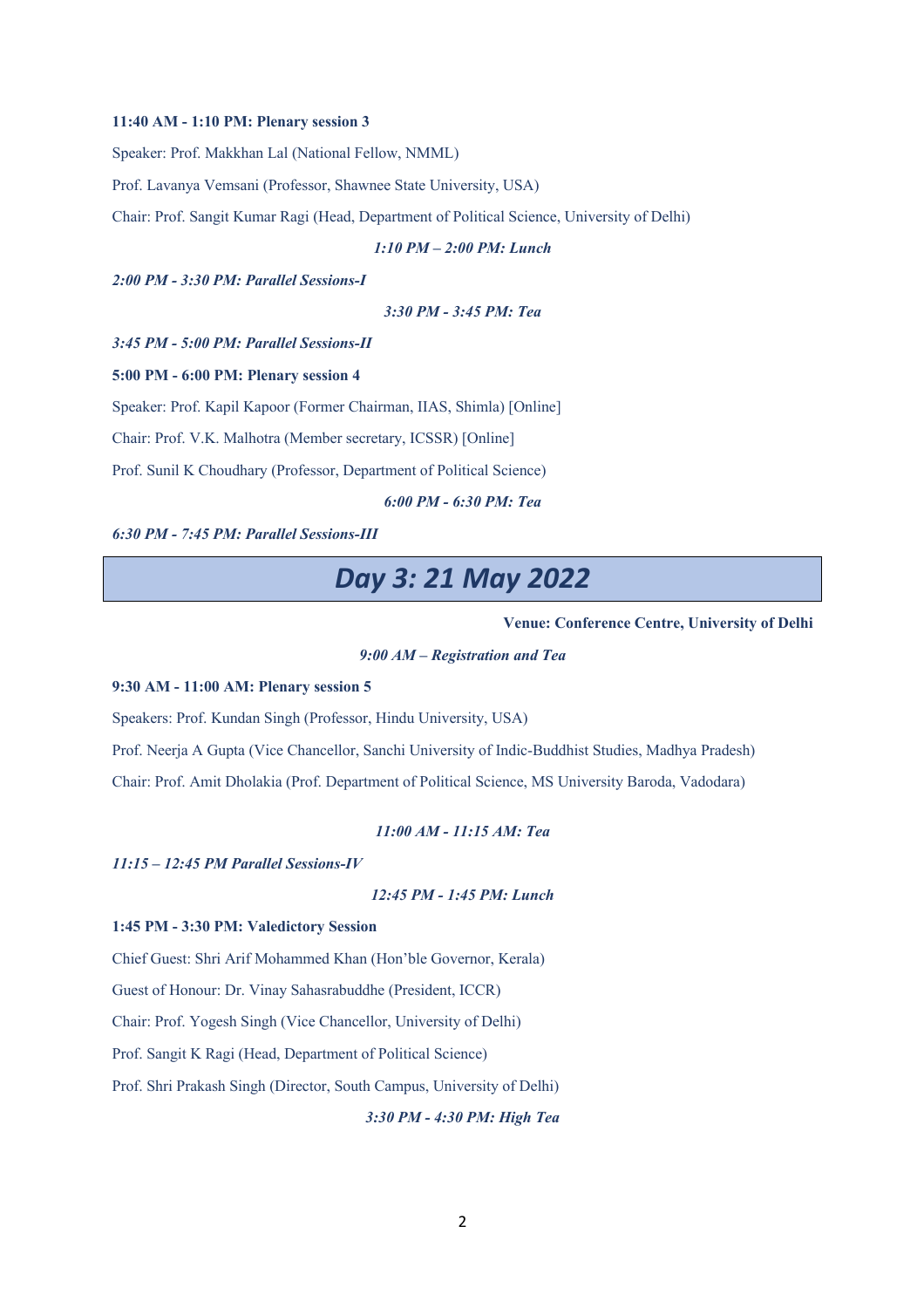# *PARALLEL SESSIONS– I 20 May 2022, 2:00 PM – 3:30 PM*

## **Panel 1: History, Literature and Nationalism**

**Chair: Prof. Jyoti Trehan Sharma**, IP College for Women, Delhi University **Co-Chair: Prof. Gajendra Singh,** Department of African Studies, Delhi University **Anchor: Ankita Singh Rapporteur: Shreya Jha**

**Shobha Kaur** Professor (Department of Hindi), Kirori Mal College, University of Delhi, Delhi **!वराज क( संक+पना और गु 1 गो3बदं 6सहं का सा8ह9य**

**Suab Ahmed** Research Scholar, JMI and Guest Faculty, SPM College, Delhi **Truth and Non-Violence: Views Based on** *A Bend in the Ganges* **and** *Azadi*

**Sangeeta Verma** Associate Professor (Hindi), Kamala Nehru College, University of Delhi, Delhi **!वतं<ता पवू > 8हदं ? क@वता मB राCD?य भावना**

**Mahatma Pandey** Assistant Professor, Sathaye College, Mumbai इक्कीसवीं सदी का किन्नर: विमर्श और सामाजिक *न्*याय

**Varada Sambhus** Assistant Professor, Maharashtra National Law University, Mumbai **Singing for Swarāj: Kīrtan as an Instrument to Independence**

**Ajeet Kumar Puri** Assistant Professor, Department of Hindi, Banaras Hindu University, Varanasi, Uttar Pradesh **!वाधीनता संOाम**, **8हदं 9 ुव और 8हदं ? सा8ह9य**

**Panel 2: Ideas, Texts and Nationalism**

**Chair: Prof. Sunil Kumar Choudhary**, Department of Political Science, Delhi University **Anchor: Manraj Gurjar Rapporteur: Srishty Pal**

**Pinku Jha** Research Scholar, Maharaja Sayajirao University of Baroda, Vadodara, Gujarat **Discourses on Virtues of Governance: A Critical Reading of Gita Rahasya**

**Looke Kumari and Raj Kumar**  Assistant Professor, University of Delhi and Rashtriya Raksha University, Gujarat **!वामी दयानंद सर!वती Pवारा भारत मBसां!कृRतक राCDवाद क( संक+पना**

**Umeshwar Pandey** Research Scholar, Jawaharlal Nehru University, New Delhi **Tracing the Ideas of Indian Nationalism in Anandamath**

**Netajee Abinandan** Assistant Professor, Ravenshaw University, Cuttack, Odisha **Indian Nationalism: Locating its Cultural Essence and Praxis**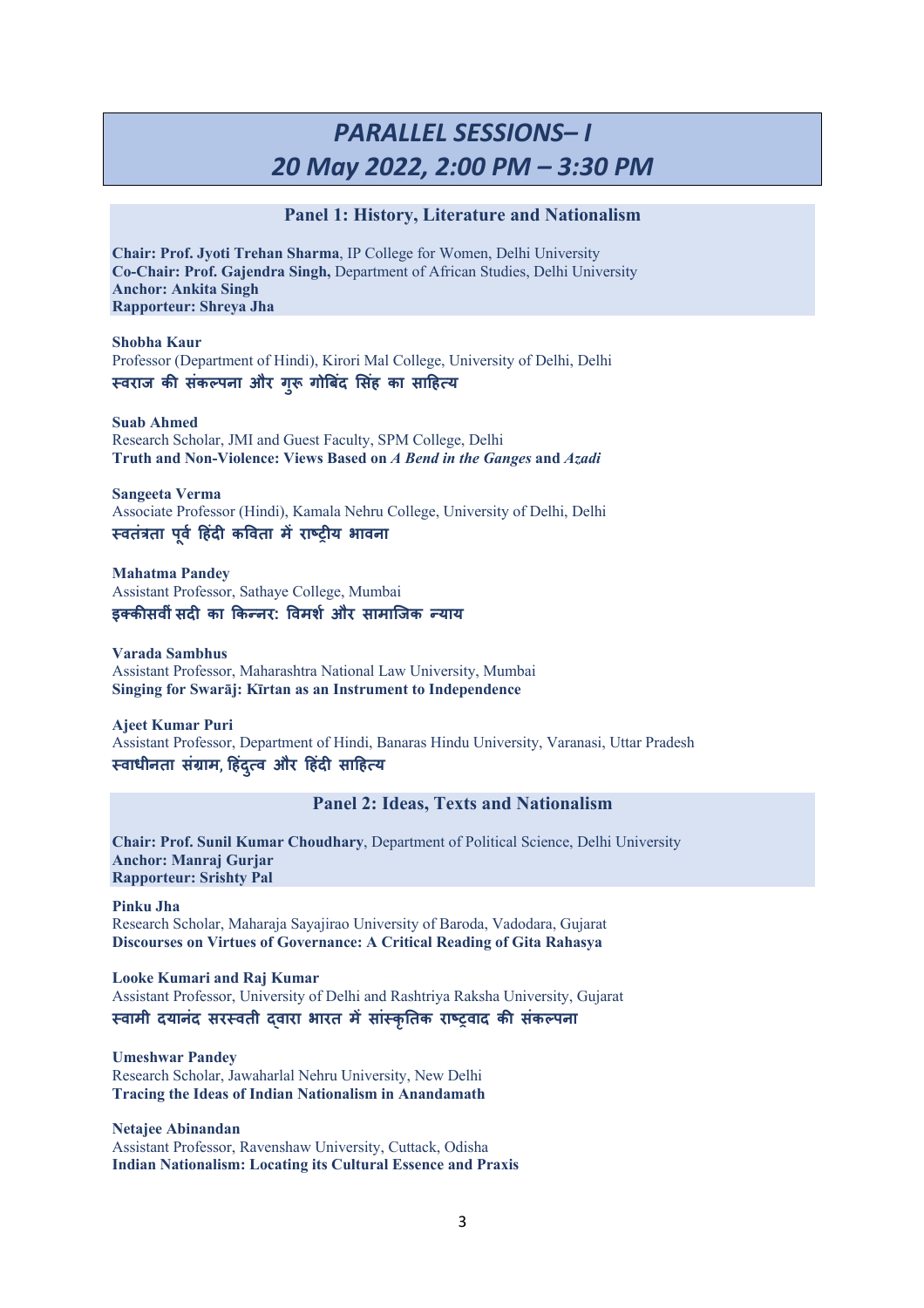**Rajendra Dayal** Associate Professor, Aryabhatta College, University of Delhi, Delhi **From Swaraj to New India: Different Imaginaries of the-Swa**

### **Bhuwan Kumar Jha**

Dept of History, Satyawati College; and Fellow, Centre for Global Studies, Delhi University **Pandit Madan Mohan Malaviya's ideas on Swadeshi and Swaraj**

## **Gurdeep Kaur**

Associate Professor, Sri Guru Nanak Dev Khalsa College **Ethical Norms in Political Life: Sikh Scripture "***Sri Guru Granth Sahib***"**

# **Panel 3: Gandhi: Swaraj and Beyond**

**Chair: Dr. Amit Singh,** ARSD College, Delhi University **Anchor: Meena Verma Rapporteur: Amisha Pandey**

## **Ravi Ranjan**

Research Scholar, Department of Political Studies, Central University of South Bihar, Gaya, Bihar **Enlarging of the gravity of Mahatma Gandhi in New India: Imperatives for the Philosophy of Sarvodaya in Policy Processes**

## **Priya Bhalla and Pooja Sharma**

Associate Professors (Economics) Motilal Nehru College, University of Delhi and Daulat Ram College, University of Delhi, Delhi **Unfolding Socio-Economic and Political Connotations by Adopting Gandhian Notion of Sarvodaya**

#### **Beena**

Research Scholar, University of Delhi, Delhi **Relevance of Gandhi's view on Governance in 21st century**

## **Shambhavi Mani and Anoushka Parija**

Research Scholars Delhi University, Delhi and Centre for Advocacy and Research, Bhubaneswar **A Gandhian Parley on Indian Women**

#### **Rachna Kumari Prasad**

Assistant Professor, Mata Sundri College, University of Delhi, Delhi **Decoding the Past, Present and Future of Adivasi Struggle for Swaraj in Jharkhand**

**Harish Chandra** Assistant Professor, PGDAV College, University of Delhi, Delhi **Swaraj in Indo-perspective as well as Western Perspective**

# **Panel 4: Hindutva and Hinduism**

**Chair: Dr. Neena Bansal,** Kamala Nehru College, Delhi University **Co-Chair: Sadhna Gupta**, Bharati College, Delhi University **Anchor: Mitalee Mahapatra Rapporteur: Rachana Narayan**

**Malvika Singh** Assistant Professor, Shivaji College, University of Delhi, Delhi **Integral Humanism: An idea of old and new India**

**Prashant Verma** Research Scholar, Department of Philosophy, University of Delhi, Delhi एकात्म अर्थनीति: आत्मनिर्भर भारत की चिति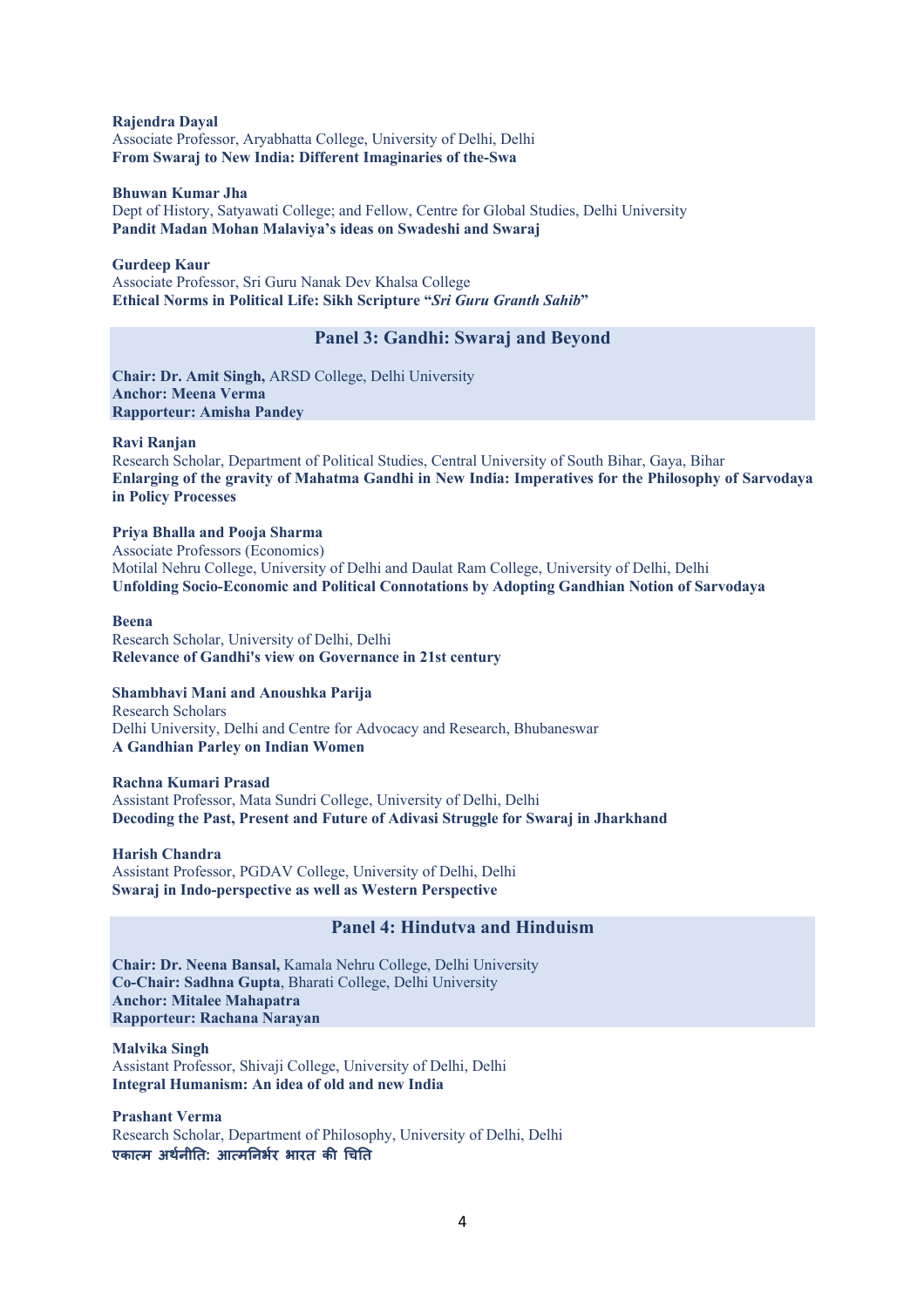**Shubham Rai** Research Scholar, Banaras Hindu University, Varanasi, Uttar Pradesh **Hindutva is the Idea of Inclusive Development**

#### **Monika Gupta**

Research Scholar, Centre for European Studies, SIS, Jawaharlal Nehru University, Delhi **Comparative Understanding of Indian National Movement as a Precursor to Modern Day Atma-Nirbhar Bharat Abhiyan**

**Prakhar Kumar** Post-Doctoral Fellow, ICSSR

Darshan evum Dharma Vibhag, Kashi Hindu Vishvavidyalay, Varanasi, Uttar Pradesh **5वधम) से 5वराज : सावरकर**

**Harshvardhan Arya** Research Scholar, University of Delhi, Delhi **Concept of Samrastā (Social Harmony) in the Dharmaśāstra.**

**Ritu Kohli**

Associate Professor, Maharaja Agrasen College, University of Delhi, Delhi एकात्म मानव दर्शन की प्रासंगिकता

# *PARALLEL SESSIONS– II 20 May 2022, 3:45 PM – 5:00 PM*

## **Panel 5: Sustainability, Development and Consciousness**

**Chair: Prof. Ashok Acharya**, Department of Political Science, Delhi University **Anchor: Raushan Thakur Rapporteur: Tarana Banda**

## **Akhilesh Kumar Mishra and Archana Mishra**

Associate Professor and Senior Faculty Department of Commerce, Sri Aurobindo College (Eve.), University of Delhi, Delhi and Department of Economics, Amity International School, Noida **The Duties First – Our Allegiance and Reverence for a Progressive Nation**

**Anchal**

Assistant Professor, Lakshmibai College, University of Delhi, Delhi **Gandhian Ecology: A Path to Sustainability**

**Neena Bansal** Associate Professor, Kamala Nehru College **Dara Shukoh: The Lost Lineage of Universalism**

**Jyoti Trehan Sharma** Professor, Department of Political Science, Indraprastha College for Women, University of Delhi, Delhi **Revisiting Good Governance as Metacognition to Understand Environmental Concerns in India**

**Snehil Kacker** Assistant Professor, Lady Shri Ram College for Women, University of Delhi, Delhi **Hinduism and Sustainable Development**

**Sunil Sondhi**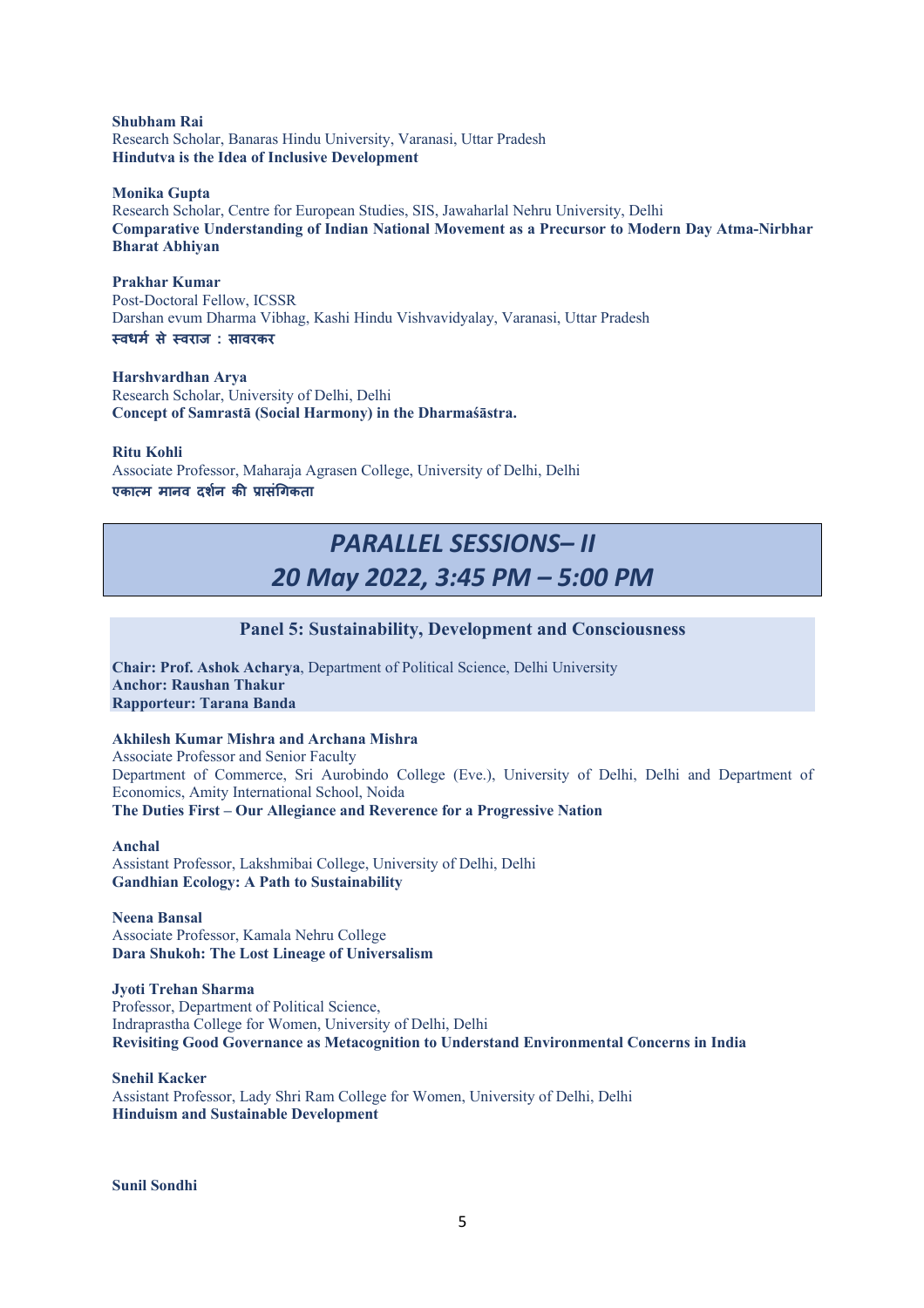Professor; Project Director, Culture and Communication Project Indira Gandhi National Center for Arts (IGNCA), Delhi **Hindutva as Brahmatva: The Cosmic Reach of Hinduism**

## **Panel 6: The Past and the Future of Democracy**

**Chair: Prof. Suresh Kumar**, Department of African Studies, Delhi University **Co-Chair: Dr. Mithila Bagai**, Maitreyi College, Delhi University **Anchor: Ashna Monga Rapporteur: Shambhavi Mani**

**Ekta Shaikh** Research Scholar, Department of Political Science, University of Delhi, Delhi **Understanding Deliberative Democracy through Gandhian Lens: An Examination**

**Indu Gupta**

Assistant Professor, Netaji Subhash Chandra Bose Government PG College, Biaora, Rajgarh, Gwalior, Madhya Pradesh

**Democracy in Ancient India: Exploring the Ethos**

**Ritu Sharma** Assistant Professor, Kalindi College, University of Delhi, Delhi **Democracy, Polity and Governance – The New Allegory of Development After 2014**

**Shashi Kant Pandey** Assistant Professor, BRA Bihar University Muzaffarpur, Bihar **Electoral Process and Reform in Indian democracy: Past, Present and Future**

**Surender Singh** Associate Professor, Department of Political Science, R.K.S.D. (PG) College Kaithal, Haryana **Democracy in India: A Study of Changing Dynamics from Nehru to Modi**

**Bipin Kumar Thakur** Associate Professor, SGTB Khalsa College, University of Delhi, Delhi. **Does India Urgently Need Uniform Civil Code? Revisiting the Constituent Assembly Debates** 

# **Panel 7: Nation and Nationalism: A History of Ideas**

**Chair: Prof. Sunil Sondhi**, Project Director, Culture and Communication Project, IGNCA **Co-Chair: Dr. Bhuwan Kumar Jha**, Satyawati College, Delhi University **Anchor: Arpan Banerjee Rapporteur: Kundan Kaushal**

**Abhijeet Kumar** Research Scholar, Department of Political Science, University of Delhi, Delhi **Rethinking the notion of 'Secularism' through the idea of Indian Philosophy of Vedanta**

**Nishant Kumar** Assistant Professor, Dyal Singh College, University of Delhi, Delhi **Reconciling Cultural Nationalism and Cosmopolitanism: Lessons from the Intellectual History of Late 19th Century India**

**Simple Mohanty** Assistant Professor, Shaheed Bhagat Singh College, University of Delhi, Delhi **Swami Vivekananda's Advaitist Exploration of Freedom and its Immense Liberating Potential for Swaraj**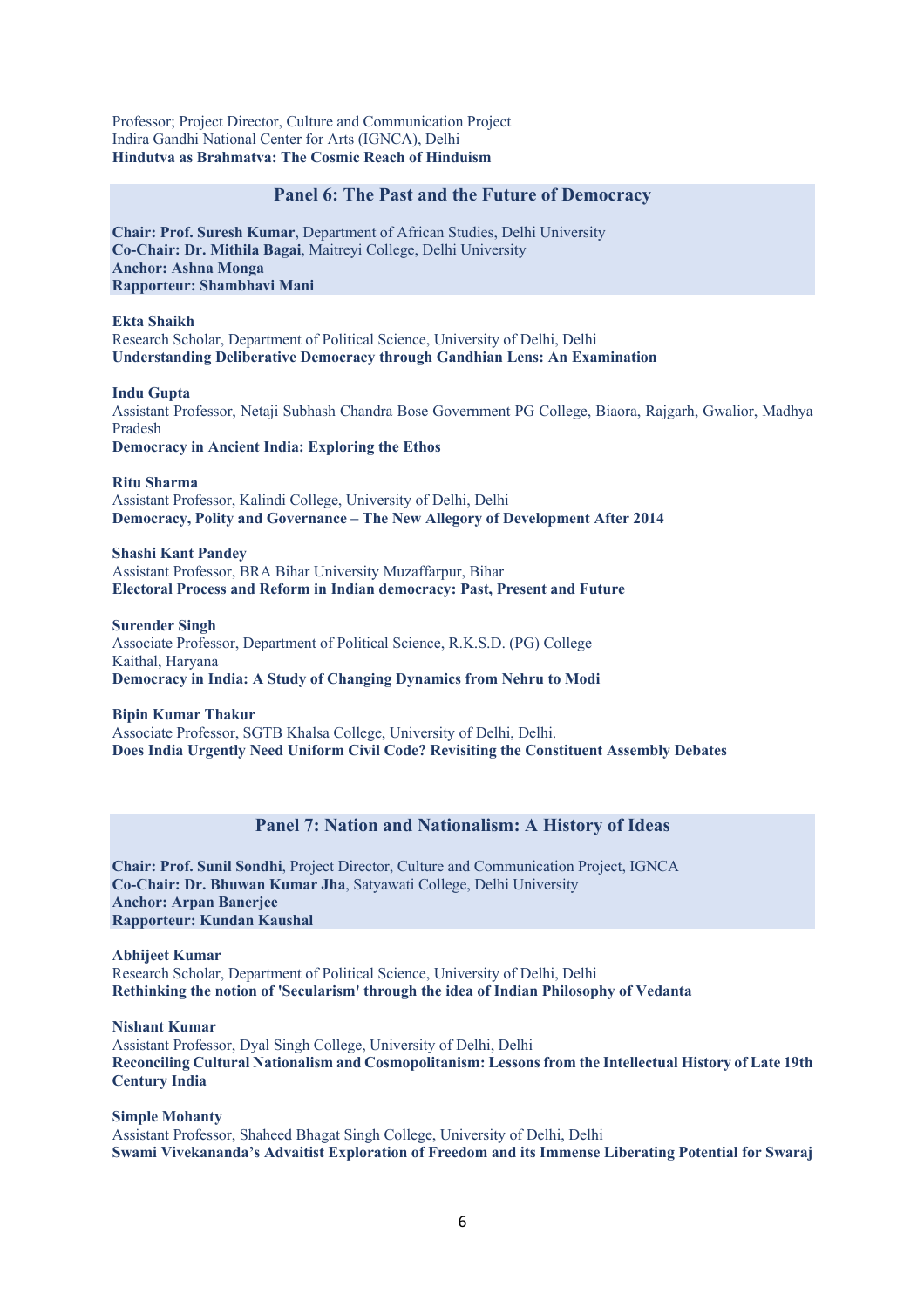## **Kaustubh Gaurh and Abhishek Parashar**

Research Scholars Centre for Historical Studies, Jawaharlal Nehru University, New Delhi; and Department of History and Culture, Jamia Millia Islamia University, Delhi **Swaraj, Swadeshi, and Swami: Understanding the Political Ideals of Swami Vivekananda**

**Shweta Singh**

Dyal Singh College, University of Delhi, Delhi **Nationalism**

## **Sonali Singh**

Professor, Department of Political Science, Banaras Hindu University, Varanasi, Uttar Pradesh **Idea of 'New India' and Swami Vivekananda**

## **Panel 8: Socialism, Constitutionalism and the Nation State**

**Chair: Dr. Gurdeep Kaur**, SGND Khalsa College, Delhi University **Co-Chair: Dr. Nishant Kumar,** Dyal Singh College, Delhi University

**Anchor: Megha Rapporteur: Revathy V. Menon**

**Ajit Kumar**

Research Scholar, Department of Political Science, University of Delhi, Delhi **भारतीय लोकतंC के सDदभ) मE 'समाजवाद'**

**Alisha Dhingra** Assistant Professor, Satyawati College (M), University of Delhi, Delhi **Transformative Constitutionalism and Social Justice in India**

**Ankita Singh** Research Scholar, University of Delhi, Delhi **Integration and Nationalism in India through the Constitution Making Process.**

## **Dewendra Pratap Tiwari and Alok Kumar Pandey**

Assistant Professor, Department of Political Science, S.L.K. College, B.R.A. Bihar University, Sitamarhi, Bihar; and Assistant Professor, Centre for and Integrated Rural Development, Faculty of Social Sciences, Banaras Hindu University, Varanasi, Uttar Pradesh

**State Capitalism to 'YOG-KSHEM' Regime: A status of Welfare State in India**

**Smita Agarwal**  Assistant Professor, Department of Political Science, University of Delhi, Delhi **A case for Indian socialism: contestations and strategy** 

**Deepti Srivastava** Assistant Professor, Bharati College, University of Delhi, Delhi **The Women in New India and Paradigmatic Shift in the Social**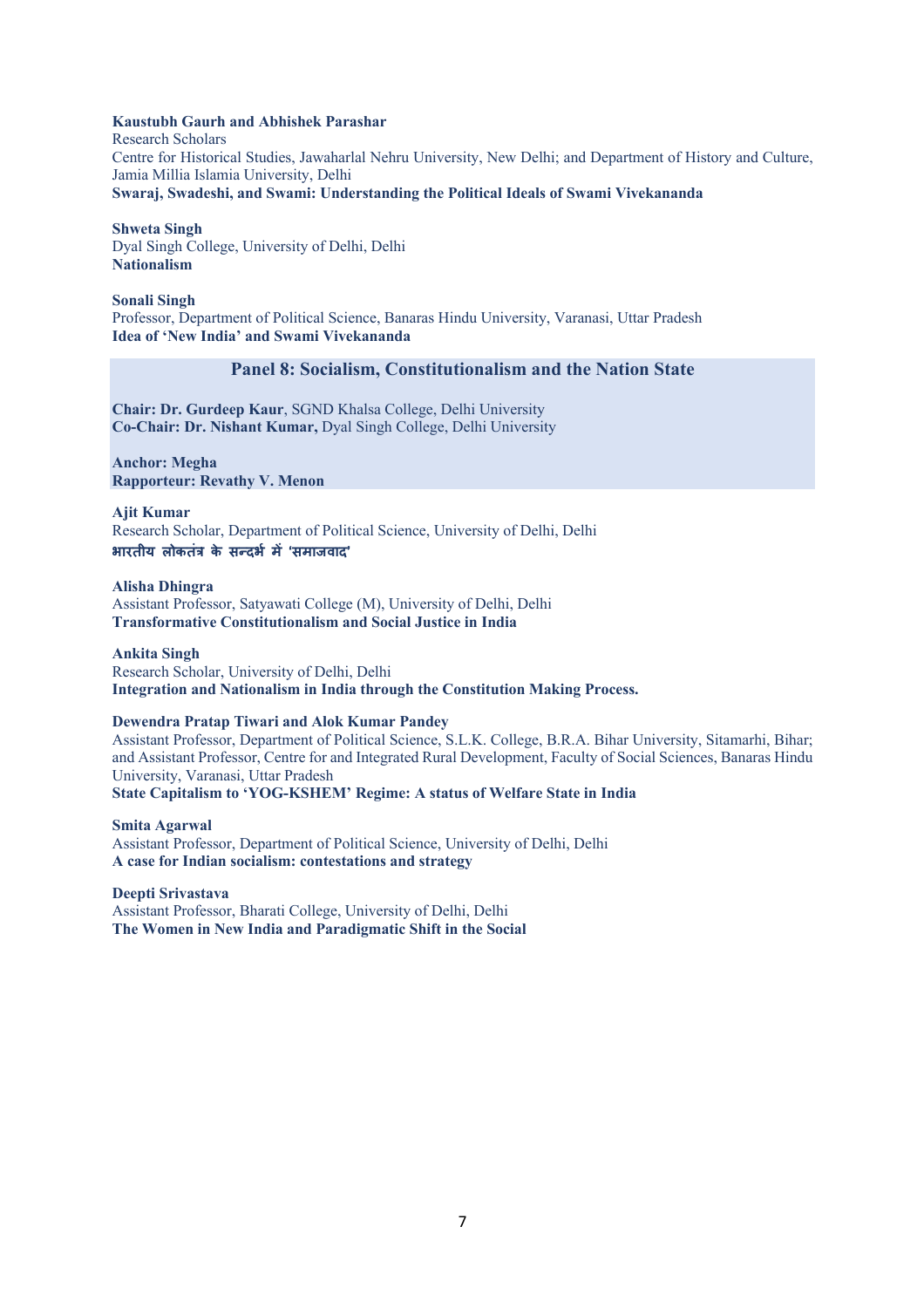# *PARALLEL SESSIONS– III 20 May 2022, 6:30 PM – 7:45 PM*

## **Panel 9: Issues, Challenges and New Directions in Governance**

**Chair: Prof. C. Sheela Reddy**, Principal, Sri Venkateswara College, Delhi University **Co-Chair: Dr. Akshay Kumar Singh**, Gautam Buddha University, Greater NOIDA **Anchor: Revathy V. Menon Rapporteur: Raushan Thakur**

**Manraj Gurjar** Assistant Professor, Sri Aurobindo College, University of Delhi, Delhi आयुष्मान भारत योजना और सामाजिक न्याय: सबका साथ सबका विकास का एक दूरदशी परिप्रेक्ष्य

### **Subhash Kumar and Geetanjali Batra**

Post-Doc Fellow and Associate Professor, Atal Bihari Vajpayee School of Management and Entrepreneurship, Jawaharlal Nehru University, New Delhi **Technology as a Tool of Economic Development and Governance: An Analysis of Digital India Mission**

### **Moitri Dey**

Assistant Professor, Mata Sundri College for Women, University of Delhi, Delhi **Digital Governance: Initiatives in India**

**Ramesh Chandra** Research Scholar, Galgotias University, Greater Noida **'अSभनव भारत' के Mवचार क2 संकिTपत Uमताएं और इसक2 सम5याएं और चनु ौ,तयाँ**

### **Nidhi Shendurnikar**

Assistant Professor, The Maharaja Sayajirao University of Baroda, Vadodara, Gujarat **Media Narratives on Hindus and Hinduism: A Study of Left-Leaning Digital News Portals in India**

**Pooja Sharma** Research Scholar, Maharishi University of Information Technology, Delhi **Revamping Swadeshi with Atmanirbhar Bharat**

# **Panel 10: Social Justice in New India**

**Chair: Prof. Ujjwal K. Singh,** Department of Political Science, Delhi University **Anchor: Nitesh Rai Rapporteur: Ankita Singh**

**Bhavna Sharma**  Assistant Professor, SGND Khalsa College, University of Delhi, Delhi **Antyodaya and Democracy: Concept and Salience in the Contemporary Times**

**Meena Kumari** Research Scholar, University of Delhi, Delhi **Antyodaya to Sarvodaya: A Vision for the Development of New India**

**Pia David** Assistant Professor Department of Political Science, St. Stephen's College, University of Delhi, Delhi **Foregrounding Fraternity: Bhimrao Ramji Ambedkar's Idea of Living Together**

**Piyush Kant** Assistant Professor, Tata Institute of Social Sciences, Mumbai, Maharashtra **Social Justice Discourses in the Online World: Rebuilding a caste-free Bharat**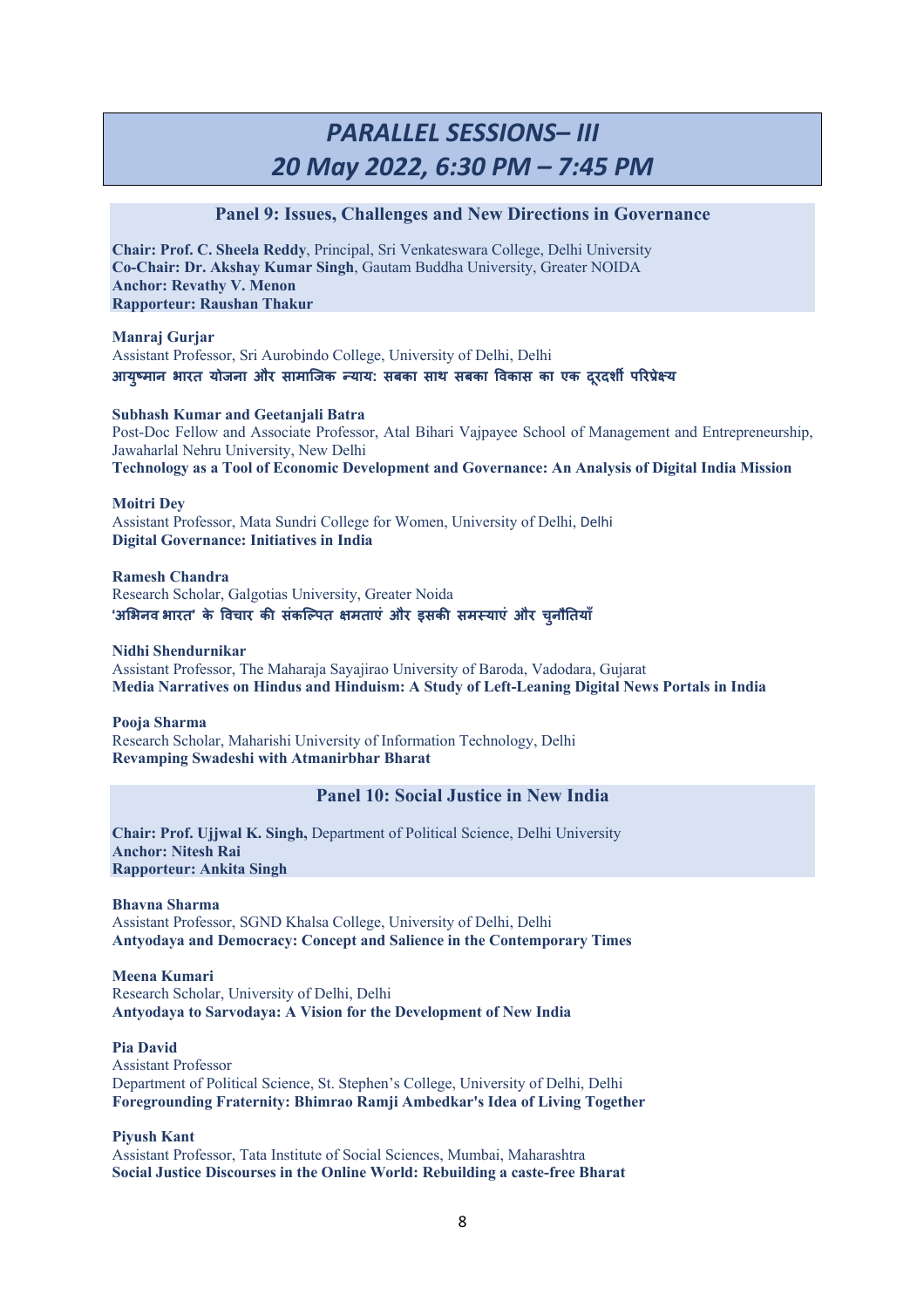**Satya Prakash** Research Scholar, Department of Political Science, University of Delhi, Delhi **OBCs Reservation and Representation in Bihar: Appropriation or Equal Distribution?**

#### **Sudhir Kumar Nirala**

Research Scholar, CHS, Jawaharlal Nehru University, New Delhi **A Glimpse of Social Justice in India: An Overview**

## **Panel 11: Sarvodaya as Social Justice**

**Chair: Prof. Suman Kumar,** Rajdhani College, Delhi University **Co-Chair: Dr. Prakash Patel**, Dyal Singh College, Delhi University **Anchor: Srishty Pal Rapporteur: Arpan Banerjee**

#### **Kanika Panwar**

Assistant Professor (Sociology) Sardar Patel University of Police Security and Criminal Justice, Vigyan Nagar, Jodhpur, Rajasthan **The Digital Divide and Online Education in India: Exploring the Digital Exclusion of Youth**

**Mangal Deo Singh** Assistant Professor, School of Open Learning, University of Delhi **सवYदय के पQर=ेRय मEनये भारत क2 संकTपना : एक Mवमश)**

**Shashikant Tiwari** Assistant Professor, Badri Vishal PG College, Farrukhabad, Farrukhabad, Uttar Pradesh **सर्वोदय की विचार दृष्टि** 

**Shyam Narayan Pandey** Assistant Professor, Sri Aurobindo College Evening, University of Delhi, Delhi **समतामलू क समाज के आईने मEसामािजक Dयाय और सामािजक समरसता**

**Sangita Yadav** Assistant Professor, Lakshmibai College, University of Delhi, Delhi **Women and Social Justice: An Ambedkarian Perspective**

**Richa Singh** 

Head of the Department, Political Science GLA College, Daltongunj, Jharkhand **Status of Social Justice in Neo Liberal Era: Problems & Prospects in Indian Context**

#### **Panel 12: Nationalism, Humanism and Bharat Mata**

**Chair: Dr. Shantesh Kumar Singh**, Central University of Haryana, Mahendragarh **Co-Chair: Dr. Sanjay Kumar**, Zakir Husain Delhi College, Delhi University **Anchor: Ekta Rai Rapporteur: Rachana Narayan**

**Shubhra Parmar** Assistant Professor, Bhagini Nivedita College, University of Delhi, Delhi **Vande Mataram: Meaning and Significance**

#### **Prashant Barthwal**

Assistant Professor, Sri Aurobindo College (M), University of Delhi, Delhi **Vande Mataram: Conceptualizing the idea of 'Bharat Mata'**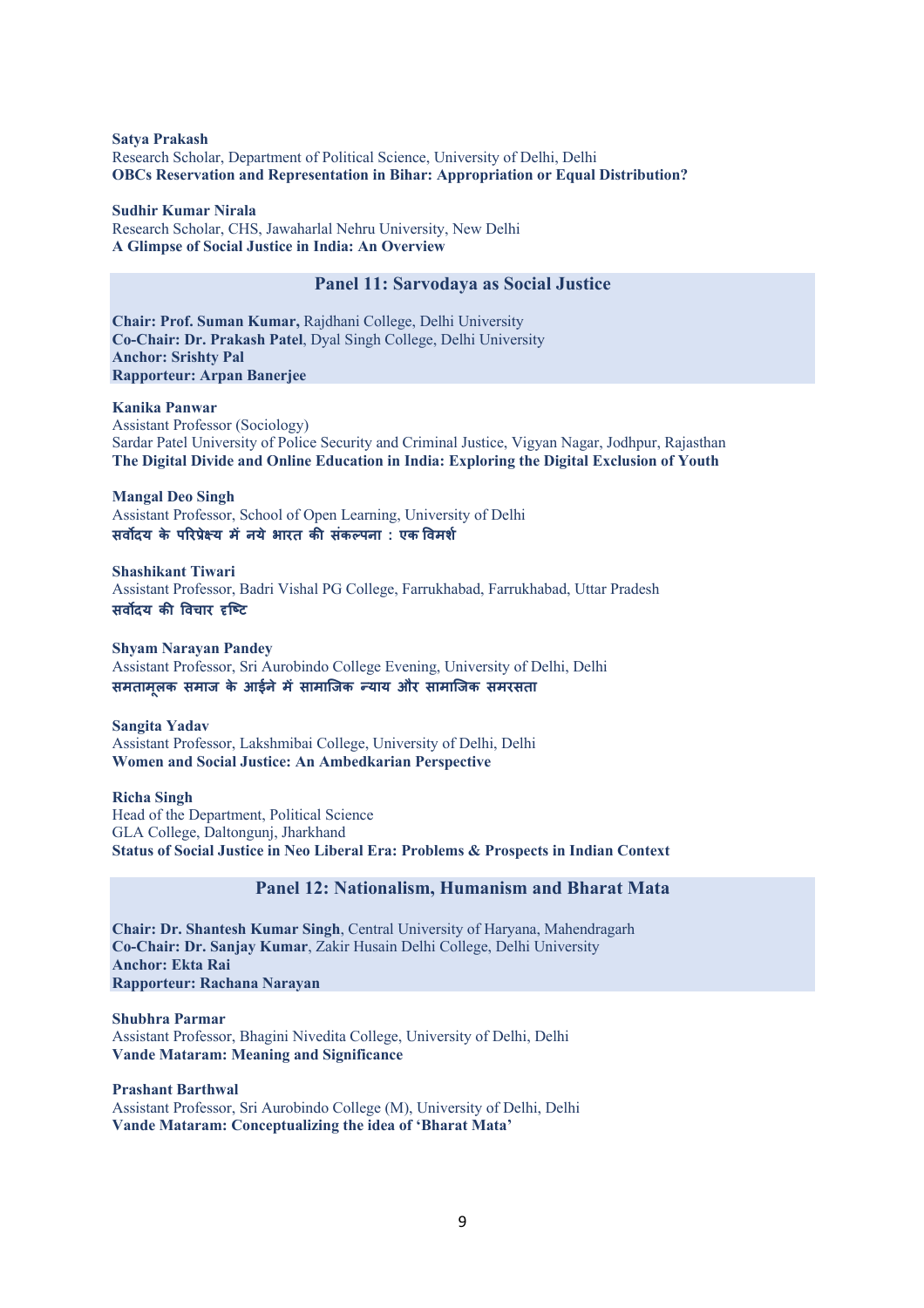**Manisha Rao** Research Scholar, Dept. of Philosophy and Religion, Banaras Hindu University, Varanasi, Uttar Pradesh **A Philosophical Analysis of 'Vande Mataram' and its Political Journey**

### **Mithila Bagai and Smriti Singh**

Senior Assistant Professor, Department of Political Science, Maitreyi College, University of Delhi and Associate Professor, Department of English, Maitreyi College, University of Delhi **Spiritual Swaraj: The Concept of Inner Engineering**

### **Ajay Kumar Shah**

Research Scholar, Department of Political Science, University of Delhi, Delhi एकात्म मानवदर्शन: मानव केन्द्रित विकास और शासन का आदर्श प्रतिमान(मॉडल)

# *PARALLEL SESSIONS– IV 21 May 2022, 11:15 AM – 12:45 PM*

# **Panel 13: Good Governance and Policy Initiatives in New India**

**Chair: Dr. Swadesh Singh**, Satyawati College, Delhi University **Anchor: Satya Prakash Rapporteur: Shreya Jha**

**Mitalee Mahapatra** Research Scholar, Department of Political Science, University of Delhi, Delhi **The National Education Policy 2020 and the Project of Indian Nationalism**

**Dharmendra Kumar** Research Scholar, Jawaharlal Nehru University, Delhi **Good Governance and Social Transformation in Bihar**

**Nitesh Rai** Research Scholar, University of Delhi, Delhi **Good Governance in Digital Age: Prospects and Challenges for India**

#### **Chongom Aron Aimol**

Assistant Professor, Department of Political Science, University of Delhi, Delhi **Go to Hills and Go to Village Missions in Manipur: Political Festival or Good Governance?**

**Rangam Trivedi** Founder, Bhavya Bharat Foundation, Bhavya Bharat Foundation, Vadodara, Gujarat **New India's Policy Paradigm: A Model of Good Governance for the World** 

**Revathy V Menon** Assistant Professor, Kamala Nehru College, University of Delhi, Delhi **Good Governance in Chhattisgarh: An Evaluation of the Chhattisgarh State Skill Development Programme**

## **Panel 14: Hindutva, Sanatan Dharma and New India**

**Chair: Prof. Manoj Sinha**, Principal, Aryabhatta College, Delhi University **Anchor: Abhijeet Rapporteur: Sandanee Deka**

**Akash Awasthi** Research Scholar, Department of Philosophy, Lucknow University, Lucknow, Uttar Pradesh **DयाSसता - नव भारत के ,नमा)ण का आधार**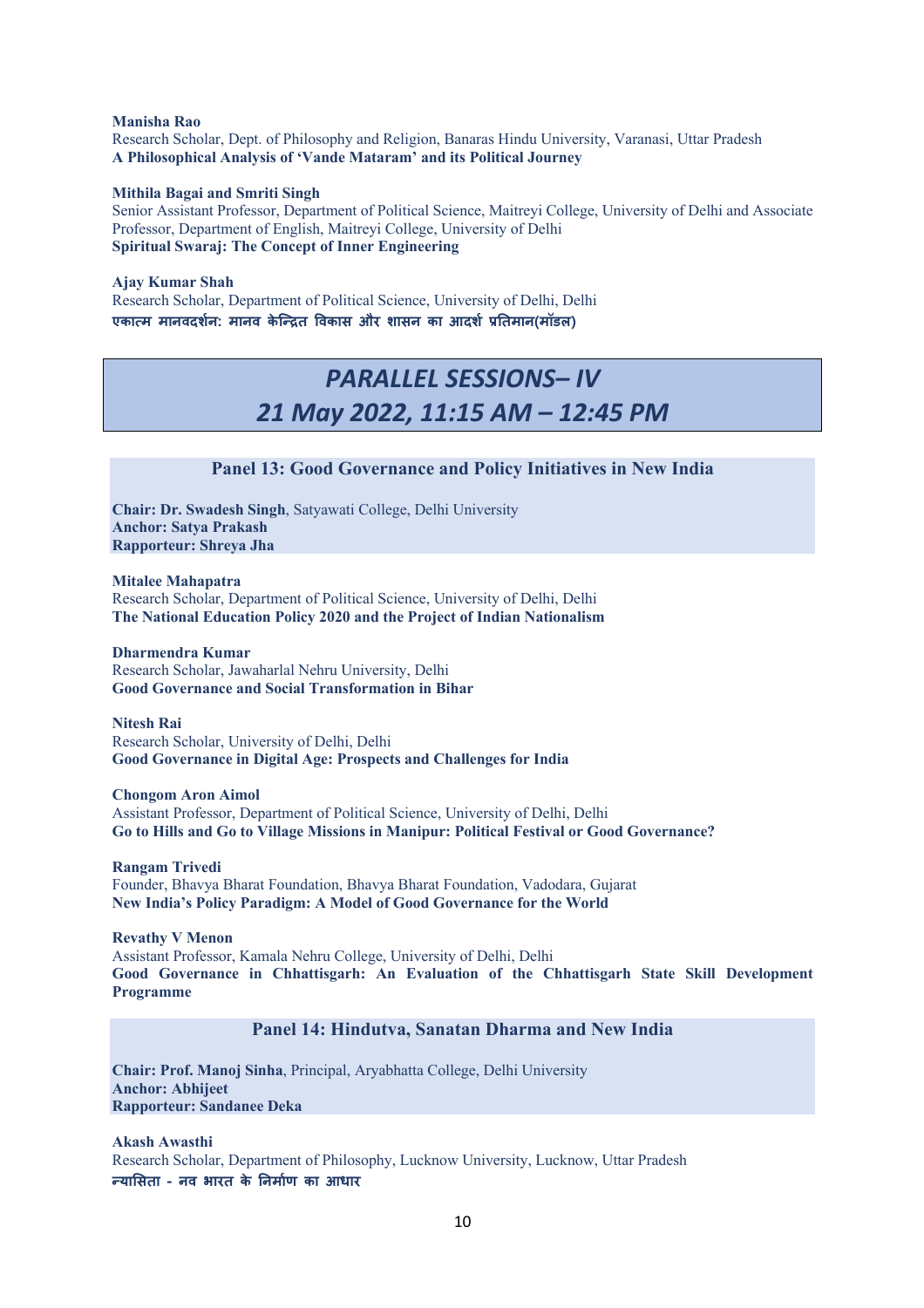**Pallavi Raj** Research Scholar, University of Delhi, Delhi **New India: A Renaissance of Politics, Culture and Economy**

#### **Ashna Monga**

Research Scholar, University of Delhi, Delhi **Reinventing the Leadership style in New India: Reflection of Hindutva in the Political and Social Ferment of Modi's India**

#### **Kamalakanta Roul**

Assistant Professor, Kamala Nehru College, University of Delhi, Delhi **The Political Economy of Modi's New India**

**Preet Joshi** Research Scholar, Sri Aurobindo College(M), University of Delhi, Delhi **The Hindu Dichotomy: The "ism" and "tva"**

#### **Rajeev Kumar**

Assistant Professor, Department of History and Centre for Bhartiya Panth, Matt, Sampraday and Semitic Religions, School of Social Sciences, Central University of Himachal Pradesh, Himachal Pradesh **Hindutva and Sanatana Dharma: Celebrating the Sublime Heritage**

## **Panel 15: India and the World: Foreign Policy and Diaspora**

**Chair: Prof. Sanjeev Tiwari**, Principal, Maharaja Agrasen College **Co-Chair: Dr. Bipin Kumar Tiwary**, Department of Political Science, Delhi University **Anchor: Kundan Kaushal Rapporteur: Alok Kumar Singh**

**Rajneesh Kumar Gupta and Banditarani Behera** Assistant Professor; and Research Scholar, Centre for Diaspora Studies (CDS), Central University of Gujarat, Gandhinagar, Gujarat

# **The Ideas of New India and Diaspora**

## **Atanu Mohapatra and Aparna Tripathi**

Professor & Chairperson; and Research Scholar Centre for Diaspora Studies, Central University of Gujarat, Gandhi Nagar, Gujarat **The Contribution of Indian Diaspora in Singapore during India's Freedom Struggle**

**Gurdeep Kaur**

Assistant Professor, Sri Guru Gobind Singh College of Commerce, University of Delhi, Delhi **Exploring the Contribution of India's Soft Power in its Evolving Relations with Japan: Strengths and Limitations**

### **Kunga Tanzin** Research Scholar, Department of Political Science, Panjab University, Chandigarh **An Exiled Tibetan Non-Violent Movement a Geopolitical and Historical Analysis**

#### **Santosh Kumar Singh**

Assistant Professor, Sri Venkateswara College, University of Delhi, New Delhi **Atal Bihari Vajpayee the Architect of Modern India's Foreign Policy**

#### **Shalini Prasad**

Assistant Professor, TRKM Aligarh, Dr. Bhim Rao Ambedkar University, Aligarh, Uttar Pradesh **National Security and Good Governance: Looking Through the Prism of Cyber Security**